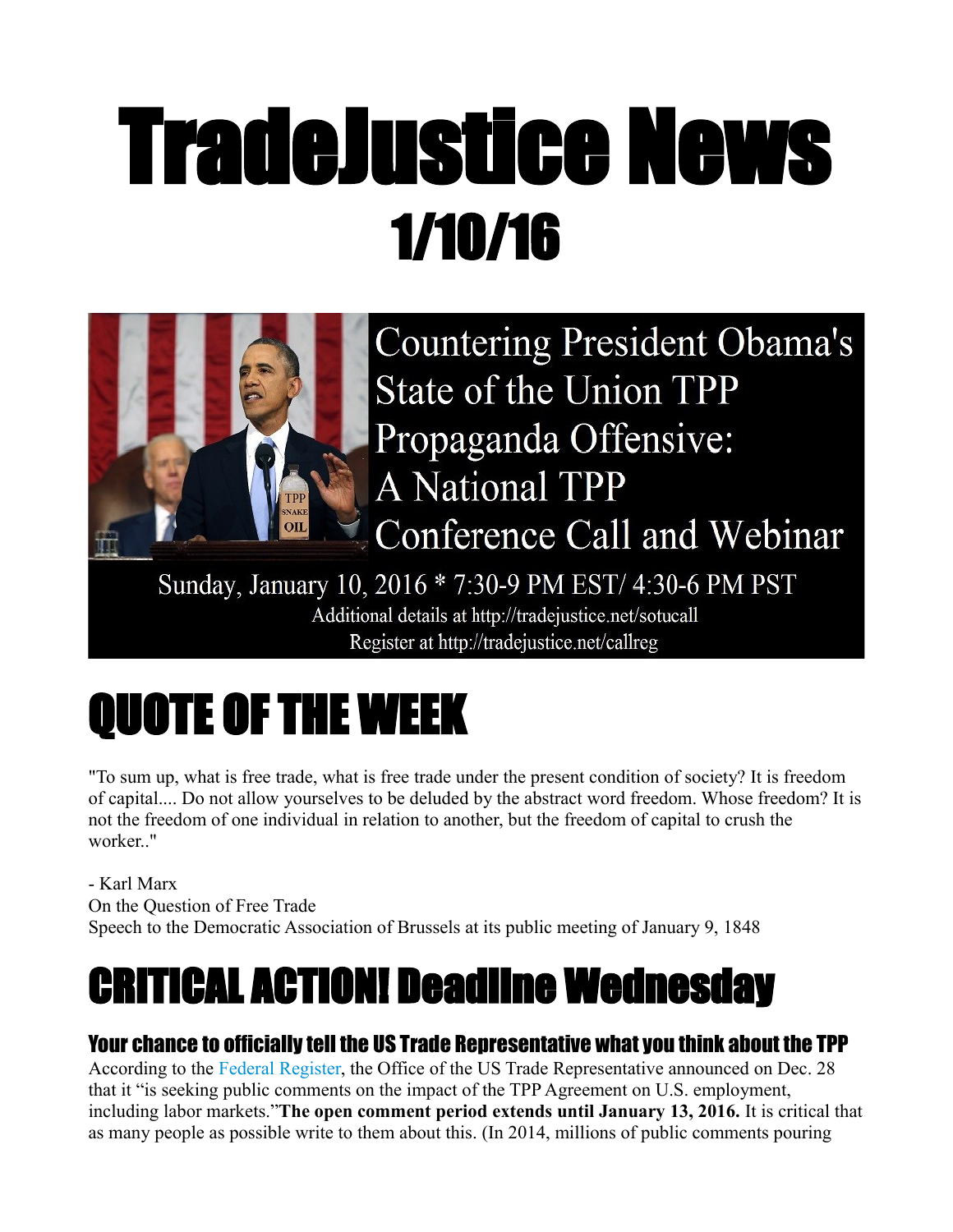# UPCOMING EVENTS

**Sunday, January 10, 2016, 7:30 PM:** [Countering President Obama's State of the Union TPP](http://tradejustice.us6.list-manage2.com/track/click?u=dfa3386146a1d70682e4f52aa&id=0492dd293c&e=93755f9018)  [Propaganda Offensive: Nat'l TPP Conference Call and Webinar](http://tradejustice.us6.list-manage2.com/track/click?u=dfa3386146a1d70682e4f52aa&id=0492dd293c&e=93755f9018) Location: Your Phone and computer - register [here](http://tradejustice.us6.list-manage1.com/track/click?u=dfa3386146a1d70682e4f52aa&id=3f15edf4a3&e=93755f9018)

**Tuesday, January 12, 2016, 5 PM:** [Flush The TPP Tuesday Vigil in Newton, NJ](http://tradejustice.us6.list-manage.com/track/click?u=dfa3386146a1d70682e4f52aa&id=fca45ec5e1&e=93755f9018) Location: Town Square Newton, NJ

**Tuesday, January 12, 2016, 9 PM:** [State of the Union TPP Twitterstorm](http://tradejustice.us6.list-manage1.com/track/click?u=dfa3386146a1d70682e4f52aa&id=102353240e&e=93755f9018) Location: Your Twitter account

**Tuesday, January 12, 2016, 9PM:** [Crash the Parties: Attend OFA SOTU Viewing Parties to Expose](https://www.facebook.com/events/1046820835341165/)  [TPP Lies!](https://www.facebook.com/events/1046820835341165/) Location: Check the OFA directory for an event near you! Follow link for details.

Wednesday, January 13, 2016 7 PM: National Conference Call: Stop the Toxic TPP! w/ Sierra Club [Executive Director Michael Brune and Communications Workers of America President Chris Shelton](https://t.co/xdv6rK2hXB) **Location:** Your Phone -follow link to register!

**Wednesday, January 13: 2016, 6AM-7PM:** [Expose TPP's Threat to NY Jobs, Wages, and](https://www.facebook.com/events/1537051169956217/)  Environment  $\omega$  State of the State Rally + Support Fight for 15!

**Wednesday, January 13, 2016, 9 PM:** [National TPP Resistance Call](http://tradejustice.us6.list-manage.com/track/click?u=dfa3386146a1d70682e4f52aa&id=d7db47360e&e=93755f9018) Location: Your Phone and computer - register [here](http://tradejustice.us6.list-manage2.com/track/click?u=dfa3386146a1d70682e4f52aa&id=381c5b034f&e=93755f9018)

**Wednesday, January 13, 2016, 9:30 AM-Friday, January 15:** [USITC Hearing -- Trans-Pacific](https://www.facebook.com/events/1655499174719689/)  [Partnership Agreement: Likely Impact on the U.S. Economy and on Specific Industry Sectors](https://www.facebook.com/events/1655499174719689/) Location: Main Hearing Room, USITC Building (500 E Street SW), Washington, DC

**Friday, January 15. 2016, 6:30 PM:** [TradeJustice NY Metro's Wendy Scher Speaks at NYC Friends](https://www.facebook.com/events/526445144200361/)  [of Clearwater January Monthly Gathering](https://www.facebook.com/events/526445144200361/)

**Saturday, January 16, 2016, 2 PM:** [Help Build our Base Against the TPP! Data Entry Volunteer Day!](http://tradejustice.us6.list-manage.com/track/click?u=dfa3386146a1d70682e4f52aa&id=7bfa878561&e=93755f9018) Location: In Carroll Gardens off the F/G trains, Carroll st stop. Address by RSVP.

**Sunday, January 17, 2016, 7:30 PM:** [Mystery Meat & Dead Dolphins: Why We STILL Must Resist](http://tradejustice.us6.list-manage.com/track/click?u=dfa3386146a1d70682e4f52aa&id=a1f4cffed3&e=93755f9018)  [the WTO w/ Deborah James of the Center for Economic and Policy Research](http://tradejustice.us6.list-manage.com/track/click?u=dfa3386146a1d70682e4f52aa&id=a1f4cffed3&e=93755f9018) Location: Your phone and computer

**Tuesday, January 19, 2016, 5 PM:** [Flush The TPP Tuesday Vigil in Newton, NJ](http://tradejustice.us6.list-manage.com/track/click?u=dfa3386146a1d70682e4f52aa&id=7559c1f0a7&e=93755f9018) Location: Town Square Newton, NJ

**Tuesday, January 19, 9 PM[:](http://tradejustice.us6.list-manage1.com/track/click?u=dfa3386146a1d70682e4f52aa&id=55f595adab&e=93755f9018)** [TPP Twitterstorm](http://tradejustice.us6.list-manage.com/track/click?u=dfa3386146a1d70682e4f52aa&id=07e771b2a9&e=93755f9018)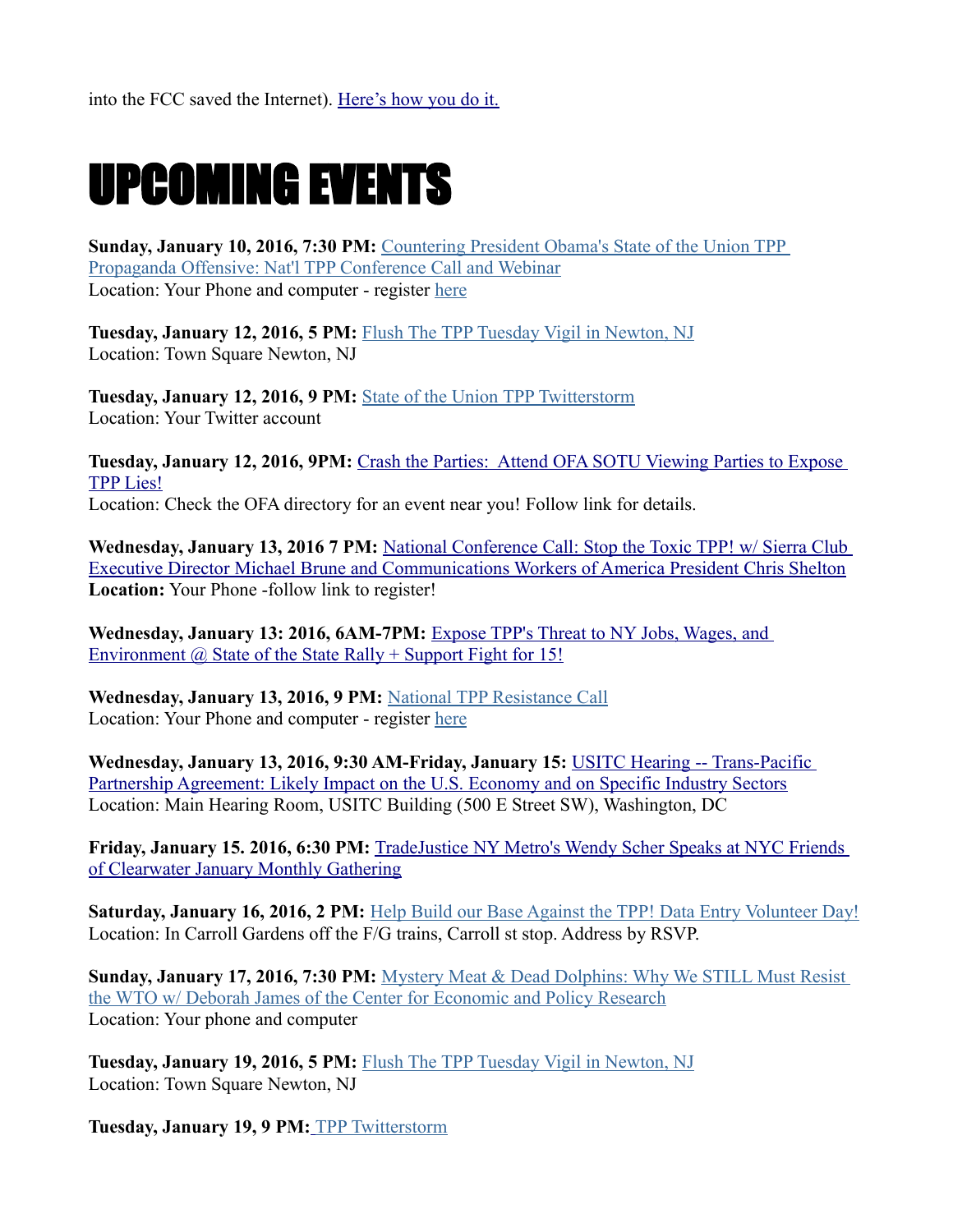Location: Your Twitter account.

**Wednesday, January 20, 2016:** [Adam Weissman on Alison Rose Levy's Connect the Dots Radio](https://www.facebook.com/events/881250601988133/) Listen live [here.](http://www.prn.fm/radio-player.php)

**Wednesday, January 20, 2016, 9 PM:** [National TPP Resistance Call](http://tradejustice.us6.list-manage1.com/track/click?u=dfa3386146a1d70682e4f52aa&id=642034e51c&e=93755f9018) Location: Your Phone and computer - register [here](http://tradejustice.us6.list-manage1.com/track/click?u=dfa3386146a1d70682e4f52aa&id=3f15edf4a3&e=93755f9018)

**Thursday, January 21, 2016, 7 PM:** [The Trans-Pacific Partnership: How It Would](http://tradejustice.us6.list-manage1.com/track/click?u=dfa3386146a1d70682e4f52aa&id=ca5c985d79&e=93755f9018) [Affect New York -](http://tradejustice.us6.list-manage.com/track/click?u=dfa3386146a1d70682e4f52aa&id=833f53d016&e=93755f9018) [and Why We Should Stop It](http://tradejustice.us6.list-manage.com/track/click?u=dfa3386146a1d70682e4f52aa&id=833f53d016&e=93755f9018) Location: Jewish Center of Jackson Heights, 3706 77th Street, Queens

**Saturday, January 23, 2016, 2 PM:** [Help Build our Base Against the TPP! Data Entry Volunteer Day!](http://tradejustice.us6.list-manage2.com/track/click?u=dfa3386146a1d70682e4f52aa&id=f8d1e9d70a&e=93755f9018) Location: In Carroll Gardens off the F/G trains, Carroll st stop. Address by rsvp

**Sunday, January 24, 2016, 7:30 PM:** [Webinar: TPP, TTIP, & Regulatory Cooperation: Pro-Corporate](http://tradejustice.us6.list-manage1.com/track/click?u=dfa3386146a1d70682e4f52aa&id=34aaccbfe6&e=93755f9018)  [Attack on Public Interest Laws w/ Sharon Treat \(Former Maine State Legislator\)](http://tradejustice.us6.list-manage1.com/track/click?u=dfa3386146a1d70682e4f52aa&id=34aaccbfe6&e=93755f9018) Location: Your phone and computer - register [here](http://tradejustice.us6.list-manage.com/track/click?u=dfa3386146a1d70682e4f52aa&id=e0917c826f&e=93755f9018)

**Tuesday, January 26, 2016, 5 PM:** [Flush The TPP Tuesday Vigil in Newton](http://tradejustice.us6.list-manage.com/track/click?u=dfa3386146a1d70682e4f52aa&id=0a413dffe4&e=93755f9018)[, NJ](http://tradejustice.us6.list-manage.com/track/click?u=dfa3386146a1d70682e4f52aa&id=a8672963c9&e=93755f9018) Location: Town Square Newton, NJ

**Tuesday, January 26, 2016, 9 PM:** [TPP Twitterstorm](http://tradejustice.us6.list-manage1.com/track/click?u=dfa3386146a1d70682e4f52aa&id=a7f545e1de&e=93755f9018) Location: Your Twitter account.

**Wednesday, January 27, 2016, 9 PM:** [National TPP Resistance Call](http://tradejustice.us6.list-manage.com/track/click?u=dfa3386146a1d70682e4f52aa&id=d6333d74eb&e=93755f9018) Location: Your Phone and computer - register [here](http://tradejustice.us6.list-manage1.com/track/click?u=dfa3386146a1d70682e4f52aa&id=2a0491d000&e=93755f9018)

Saturday, January 30, 2016, 2 PM: [Help Build our Base Against the TPP! Data Entry Volunteer Day!](http://tradejustice.us6.list-manage1.com/track/click?u=dfa3386146a1d70682e4f52aa&id=6f619f7011&e=93755f9018) Location: In Carroll Gardens off the F/G trains, Carroll st stop. Address by rsvp

**Sunday, January 31st, 2016:** [TradeJustice NY Metro's Adam Weissman on Rick Spisak's Progressive](https://www.facebook.com/events/1129262560447911/)  [News Network](https://www.facebook.com/events/1129262560447911/) Location: Listen to the recorded show or register to be notified when the show is released [here.](http://www.blogtalkradio.com/newmercurymedia)

**Sunday, January 31, 2016, 7:30 PM:** [National TPP Conference Call](http://tradejustice.us6.list-manage1.com/track/click?u=dfa3386146a1d70682e4f52aa&id=49291b047e&e=93755f9018) Location: Your phone and computer - register [here](http://tradejustice.us6.list-manage.com/track/click?u=dfa3386146a1d70682e4f52aa&id=a34af296c3&e=93755f9018)

**Thursday, February 4, 2016, 3-5 AM (yes, AM!):** [Richard Hoagland Interviews TradeJustice NY](https://www.facebook.com/events/1676930542579438/)  [Metro's Adam Weissman on the Feb 4 TPP Signing on Other Side of Midnight Radio](https://www.facebook.com/events/1676930542579438/) Location: 239 Thompson Street (Judson Memorial Church Assembly Hall), Manhattan



#### NAFTA

[TransCanada is suing the U.S. over Obama's rejection of the Keystone XL pipeline. The U.S. might](https://www.washingtonpost.com/news/monkey-cage/wp/2016/01/08/transcanada-is-suing-the-u-s-over-obamas-rejection-of-the-keystone-xl-pipeline-the-u-s-might-lose/)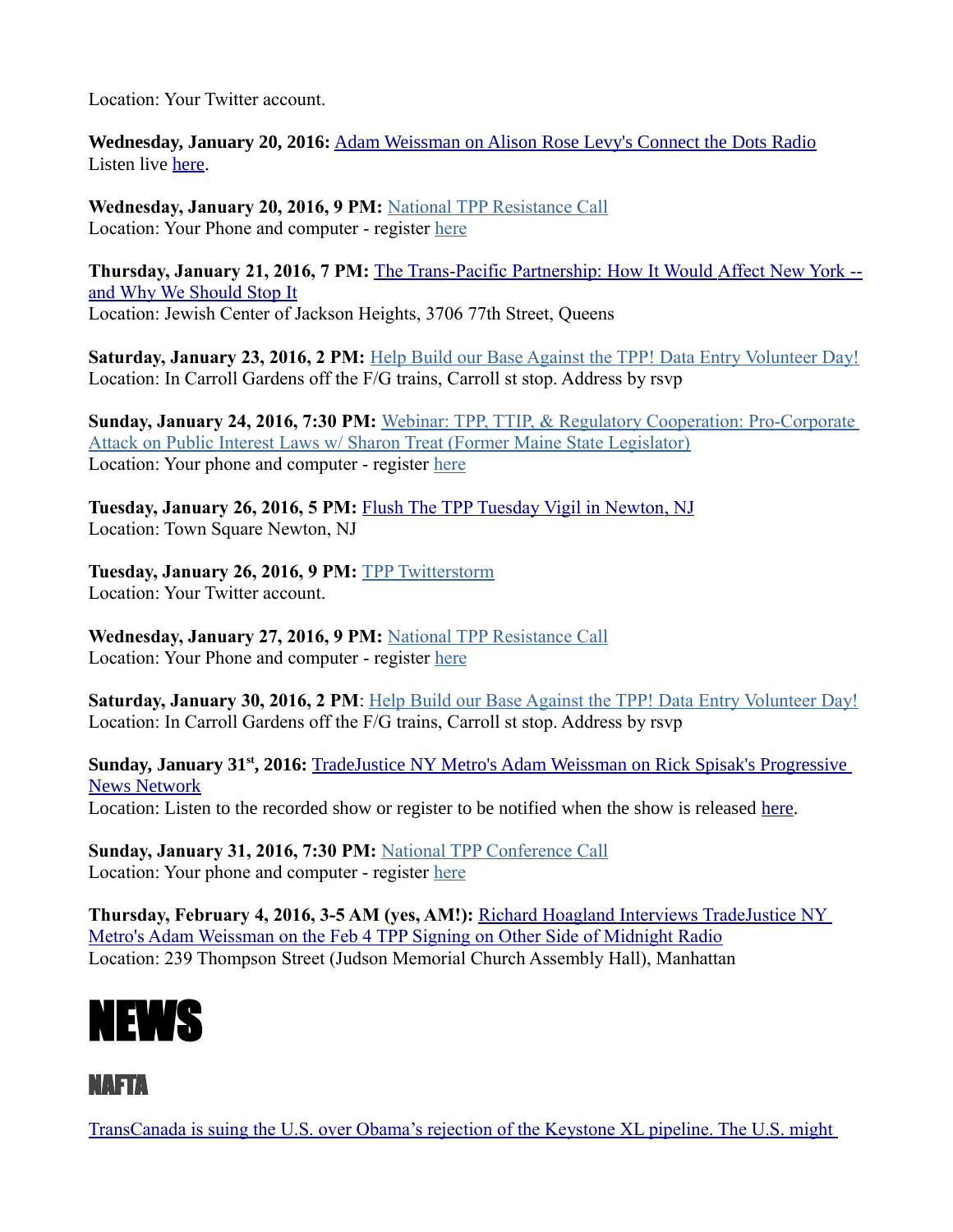### TPP

[Business leaders announce support for TPP \(The Hill, 1/5/16\)](http://thehill.com/policy/finance/264753-business-leaders-announce-support-for-tpp)

[US Chamber announces support for TPP \(The Hill, 1/6/16\)](http://thehill.com/policy/finance/264914-us-chamber-annonces-support-for-tpp)

[Bauxite mining moratorium could land Malaysia in trouble under TPP, says law professor \(The Malaysian](http://www.themalaysianinsider.com/malaysia/article/bauxite-mining-moratorium-could-land-malaysia-in-trouble-under-tpp-says-law)  [Insider, 1/9/16\)](http://www.themalaysianinsider.com/malaysia/article/bauxite-mining-moratorium-could-land-malaysia-in-trouble-under-tpp-says-law)

[Malaysia Schedules TPP Debate in Parliament Amid Politics \(Bloomberg BNA, 1/8/16\)](http://www.bna.com/malaysia-schedules-tpp-n57982065908/)

[Sen. Sherrod Brown warns against TPP threat to hurt auto industry \(WFMJ, 1/7/16\)](http://www.wfmj.com/story/30906617/sen-sherrod-brown-warns-against-tpp-threat-to-hurt-auto-industry)

[TPP to be signed on February 4 in New Zealand \(Azertec, 1/8/15\)](http://azertag.az/en/xeber/TPP_to_be_signed_on_February_4_in_New_Zealand-916884)

### TTIP

[TTIP May Be Waterloo For U.S. Farmers \(Forbes, 12/11/15\)](http://www.forbes.com/sites/johnbrinkley/2015/12/11/ttip-may-be-waterloo-for-u-s-farmers/)

[TTIP: the key to freer trade, or corporate greed? \(HITC Business, 1/3/16\)](http://www.hitc.com/en-gb/2016/01/03/ttip-the-key-to-freer-trade-or-corporate-greed/)

[Durkan raises Derry concerns over TTIP at Westminster \(Derry Now, 12/11/15\)](http://www.derrynow.com/news/durkan-raises-derry-concerns-over-ttip-at-westminster/62984)

[TTIP and ISDS: A trade agreement that wants to change the world \(New Europe, 1/5/16\)](http://neurope.eu/article/ttip-and-isds-a-trade-agreement-that-wants-to-change-the-world/)

[TTIP IN 2015: BUILDING THE FIGHTBACK \(War on Want, 12/30/15\)](http://www.waronwant.org/media/ttip-2015-building-fightback)

[US Department Of Agriculture TAFTA/TTIP Study: Small Gains For US, Losses For EU \(Techdirt,](https://www.techdirt.com/articles/20151231/08133333210/us-department-agriculture-taftattip-study-small-gains-us-losses-eu.shtml)  [1/4/16\)](https://www.techdirt.com/articles/20151231/08133333210/us-department-agriculture-taftattip-study-small-gains-us-losses-eu.shtml)

[Turkey Seeks Inclusion in US-EU TTIP Free Trade Deal - Turkish Deputy PM \(Sputnik News, 7/1/16\)](http://sputniknews.com/business/20160107/1032778948/turkey-ttip-deal.html#ixzz3wtFANCjX)

# WTO

 [Iran Campaigns to Join World Trade Organization \(Voice of America, 12/17/15\)](http://www.voanews.com/content/iran-campaigns-join-world-trade-organization/3107784.html)

[U.S., Other WTO Members Seek New Rules to Reduce Overfishing \(Bloomberg BNA, 12/18/15\)](http://www.bna.com/us-wto-members-n57982065355/)

 [Further Ratifications For WTO's Trade Facilitation Pact \(Tax News, 1/7/16\)](http://www.tax-news.com/news/Further_Ratifications_For_WTOs_Trade_Facilitation_Pact____70116.html#sthash.rp0apBNQ.dpuf)

[India set to push for liberalisation of services trade at WTO Geneva talks \(Economic Times, 1/8/16\)](http://economictimes.indiatimes.com/articleshow/50490944.cms?utm_source=contentofinterest&utm_medium=text&utm_campaign=cppst,)

[World Trade Organization strikes 'historic' farming subsidy deal \(BBC.com, 12/20/15\)](http://www.bbc.com/news/business-35145377)

[WWF calls on World Trade Organization to address harmful fisheries subsidies \(WWF Global, 12/17/15\)](http://wwf.panda.org/wwf_news/?258632/WWF-calls-on-World-Trade-Organization-to-address-harmful-fisheries-subsidies)